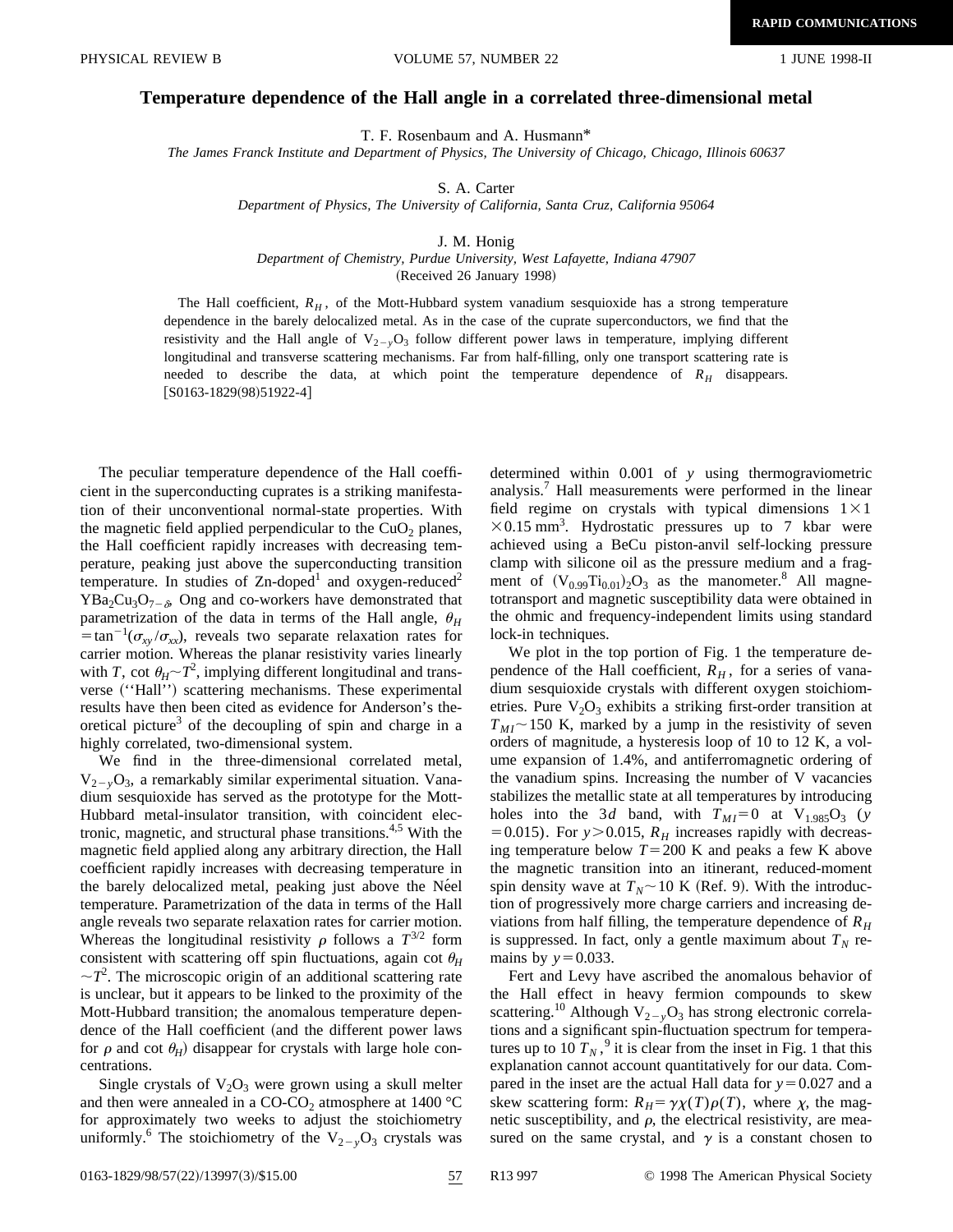

FIG. 1. Temperature dependence of the Hall coefficient  $R_H$  (top) and the electrical resistivity (bottom) in metallic vanadium sesquioxide doped away from half filling. Inset: Failure of a skew scattering form (circles) to account for the Hall data for  $y=0.027$ (squares).

normalize the two curves at  $T=40$  K. Independent of the normalization, the skew scattering form has the wrong curvature and it will always peak at a lower temperature than  $R_H(T)$ .

We plot in the bottom portion of Fig. 1 the longitudinal resistivity for a series of  $V_{2-y}O_3$  crystals vs  $T^{3/2}$  over the same temperature range as the Hall data. This functional form is motivated by the self-consistent renormalization (SCR) theory for itinerant magnetism in the small moment  $limit$ ;<sup>11</sup>, the same SCR theory successfully describes the magnetic correlations in the metallic phase of  $V_{2-y}O_3$  as measured by neutron diffraction.<sup>12</sup> Over a limited temperature range, the electrical resistivity obeys a  $T^{3/2}$  law well at all four hole concentrations. We note that any tendency to deviate from the simple model of scattering off spin fluctuations is in the direction of a power smaller than  $\frac{3}{2}$  (slight downward curvature).

The transport scattering rate  $1/\tau_{tr}$  that appears in the resistivity of paramagnetic  $V_{2-y}O_3$  differs from the transverse scattering rate  $1/\tau_H$ . The Hall angle demonstrates this contrast most readily because  $\theta_H = \tan^{-1}(\sigma_{xy}/\sigma_{xx}) \sim (\tau_H \tau_{tr}/\tau_{tr})$  is a function of  $\tau_H$  alone. As is shown in Fig. 2, cot  $\theta_H \sim 1/\tau_H$ follows a  $T^2$  law for the crystals closest to half filling. Deep in the metal at  $y=0.033$ ,  $1/\tau_H$  approaches the  $T^{3/2}$  depen-



FIG. 2. Near the  $T=0$  Mott-Hubbard metal-insulator boundary at *y* = 0.015, the Hall angle follows a  $T^2$  form, as compared to a  $T^{3/2}$ dependence for the longitudinal resistivity  $(Fig. 1)$ , implying different scattering mechanisms. Deep in the metal ( $y=0.033$ ), cot  $\theta_H$ approaches a  $T^{3/2}$  form (downward curvature) and  $R_H$  approaches temperature independence (Fig. 1). The dashed lines are guides to the eye.



FIG. 3. Temperature dependence of the Hall coefficient  $({\rm top})$ and the Hall angle (bottom) for insulating vanadium sesquioxide driven metallic by hydrostatic pressure *P*. *RH* data are for *P*  $= 2.4, 2.9, 4.1, 5.0,$  and 7.1 kbar.